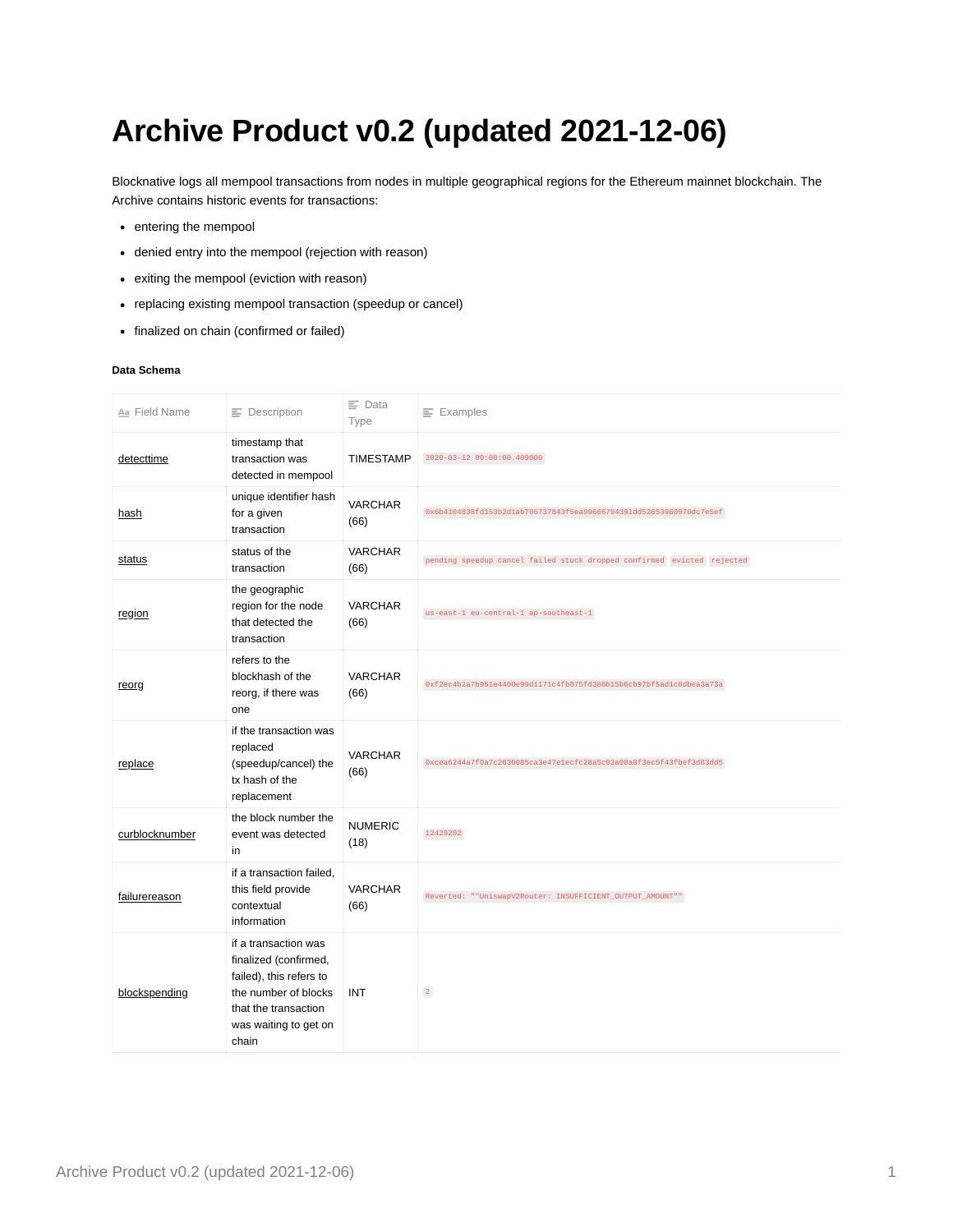| Aa Field Name | $\equiv$ Description                                                                                                                                                                                                                                         | $\equiv$ Data<br>Type     | $\equiv$ Examples                                                                                    |
|---------------|--------------------------------------------------------------------------------------------------------------------------------------------------------------------------------------------------------------------------------------------------------------|---------------------------|------------------------------------------------------------------------------------------------------|
| timepending   | if a transaction was<br>finalized (confirmed,<br>failed), this refers to<br>the time in<br>milliseconds that the<br>transaction was<br>waiting to get on<br>chain                                                                                            | <b>BIGINT</b>             | 4678                                                                                                 |
| nonce         | a unique number<br>which counts the<br>number of<br>transactions sent<br>from a given address.                                                                                                                                                               | <b>NUMERIC</b><br>(38)    | 27744                                                                                                |
| <u>gas</u>    | every ETH tx has a<br>fee to incentivize<br>miners to conduct a<br>on the blockchain.<br>this is referred to as<br>"gas" in the ETH<br>network. Gas is<br>denominated in gwei<br>(or 0.000000001<br>ETH). txs with more<br>gas are executed<br>more quickly. | <b>NUMERIC</b><br>(38)    | 55588                                                                                                |
| gasprice      | The price offered to<br>the miner to<br>purchase gas<br>(denominated in<br>gwei)                                                                                                                                                                             | <b>NUMERIC</b><br>(38)    | 1200000000                                                                                           |
| value         | the amount of ETH<br>(denominated in<br>gwei) transferred                                                                                                                                                                                                    | <b>NUMERIC</b><br>(38)    | 147940000000000                                                                                      |
| toaddress     | destination of a given<br>tx                                                                                                                                                                                                                                 | <b>VARCHAR</b><br>(42)    | 0x501c885e8f519feeb1a8f9429ea586ebd378b549                                                           |
| fromaddress   | source/initiator of a<br>given tx                                                                                                                                                                                                                            | <b>VARCHAR</b><br>(42)    | 0xf974334a62b3aab3e2b5509f65b9b2141d8efa03                                                           |
| input         | additional data that<br>can be attached to a<br>transaction. This field<br>can be used to tell a<br>smart contract to<br>execute a function                                                                                                                  | <b>VARCHAR</b><br>(65535) | 0xa9059cbb000000000000000000000000000055a0ef4e120528f8486c04c97388d530cfbf23900000000000000000000000 |
| network       | the specific eth<br>network used                                                                                                                                                                                                                             | <b>VARCHAR</b><br>(32)    | bsc-main goerli kovan main rinkeby ropsten xdai                                                      |
| type          | Post EIP-1559, this<br>indicates how the gas<br>parameters are<br>submitted to the<br>network: type 0 -<br>legacy type 2 - using<br>maxpriorityfeepergas<br>and maxfeepergas                                                                                 | INT                       | $0 \quad 1 \quad 2$                                                                                  |